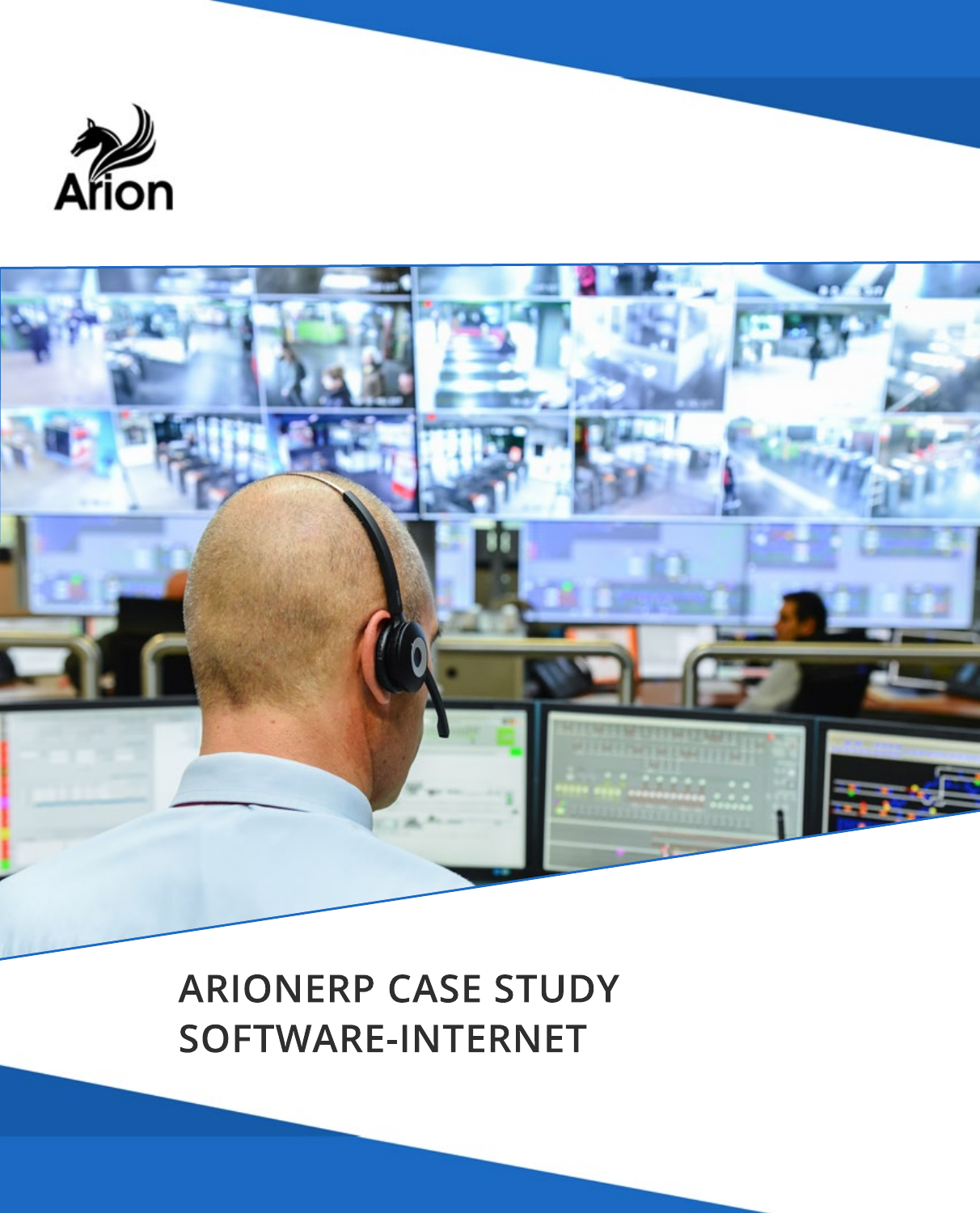#### **Client Overview**

The client is a renowned software services company offering solutions and services for the telecommunications industry. Client's portfolio of services includes application development and maintenance, testing and quality assurance, and research and development. They provide software solutions for telecommunications service providers and telecommunication equipment companies.



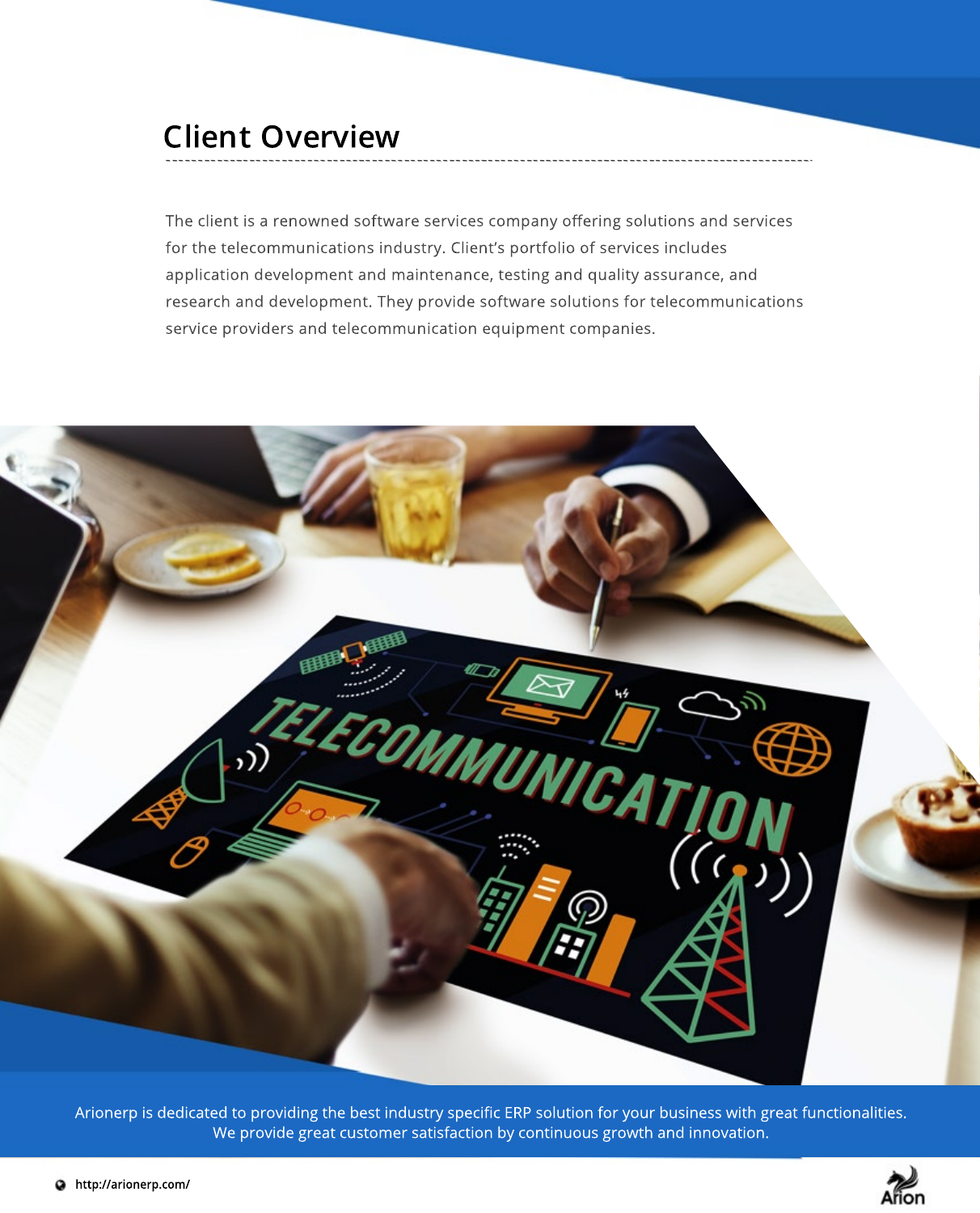#### **What Issues Did Client Face?**

Earlier client had separate tools for managing finance processes, HR operations, employee time sheet and attendance, payroll, etc. There was no integration among these tools. This caused various inefficiencies that adversely impacted the business operations. Client required a solution that streamlined the existing business processes and helped in efficiently managing different projects. The system should also provide integration of finance, payroll, and projects. It should help with accurate employee time sheet recording to enable optimized human resource utilization.



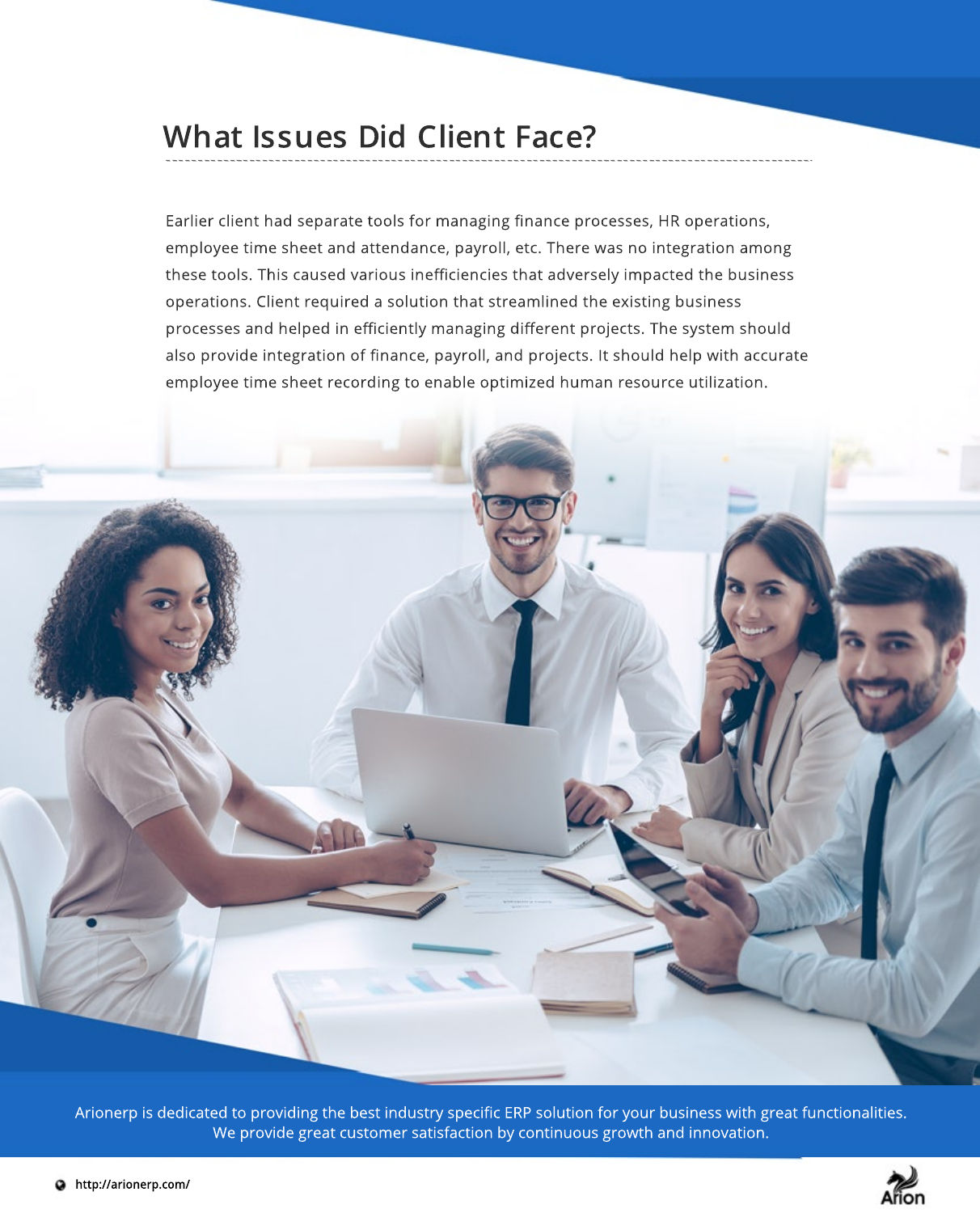

### **How Did We Resolve These Issues?**

We developed a comprehensive system to take care of finance, HR & payroll, employee time sheet and attendance management, and project management. The tight integration among these diverse business operations has greatly improved organization's productivity. The system was designed to be easily scalable with the growing needs of the organization.

![](_page_3_Picture_4.jpeg)